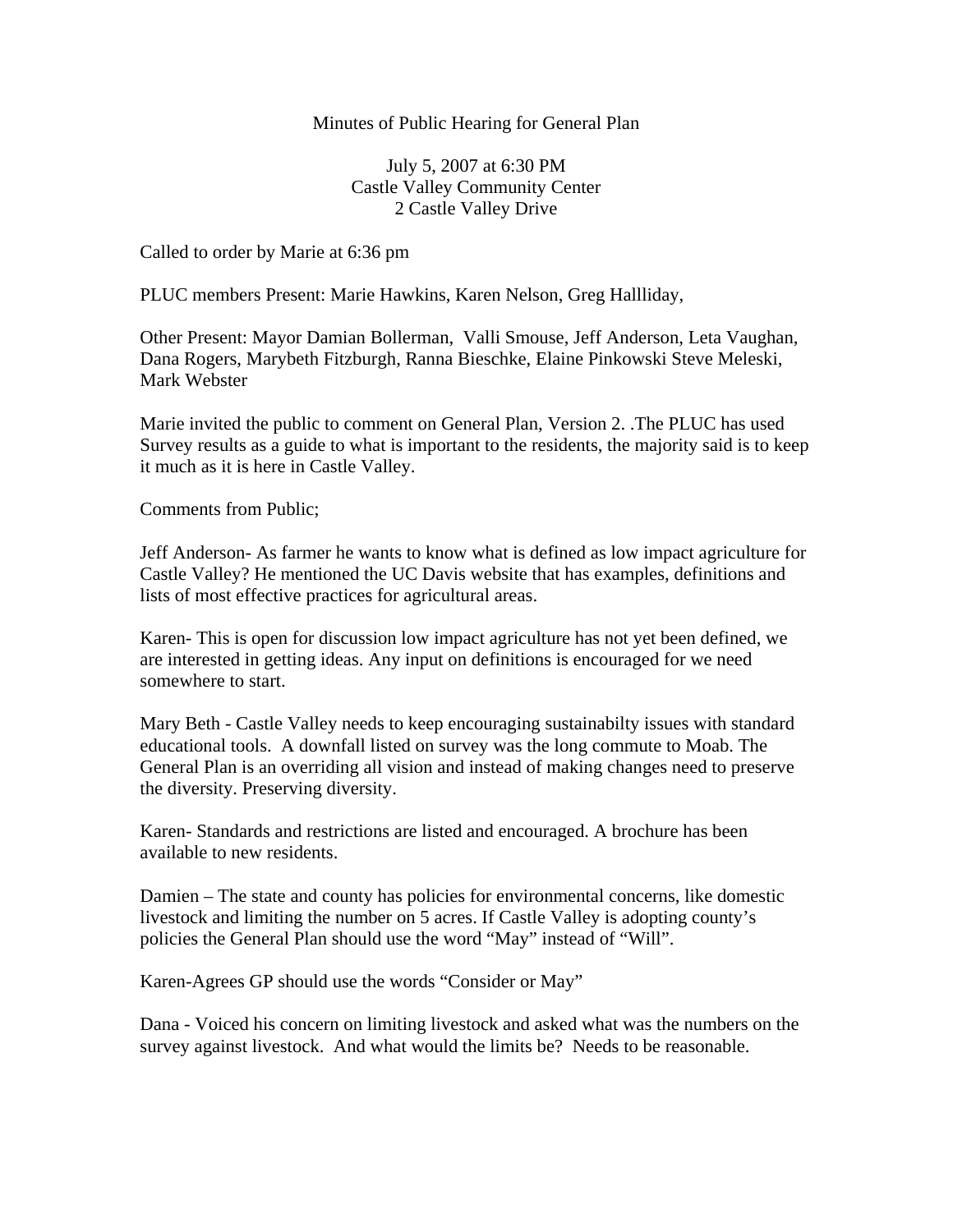Marie-What is reasonable? On the survey the majority was 85 in favor 25 strongly agreeing to limiting livestock

Greg- Survey says do not want something like a chicken farm.

Elaine- We are Residential/Agriculture zoning, that is what the Castle Valley webpage is advertising and people may get the wrong idea from that. So how many have cows, horses, goats, llamas etc will be allowed on properties?

Marie-Something like a feed lot etc would never happen because that is commercial and the CUP would be tuned down.

Karen-Looking out your window shows CV is not a pro agriculture town but more residential, webpage needs to emphasize this more.

Steve – What about the lot with 13 horses on it with tons of manure, flies and smells.

Marybeth- The language needs to stay as residential zoned and what agricultural uses are allowed.

\*A group discussion began concerning the impact on the watershed with many people making comments at the same time. Most of the comments were on protecting the watershed and ways to conserve. Some of the comments made are:

Jeff-start w/livestock, water must be protected. Encourages growing a garden than having lawns. Water not used can be lost.

Steve M -Water is an issue, we have a shallow aquifer,

Jeff A- Good reason to change flood irrigation process here in the Valley.

Dana-State irrigation has said valley has more than enough water available in middle.

Steve M- What are the figures of water from wells, from farming in the past.

Dana-each 5 acre lot has 5-6 acre ft .of water.

Gregg- Irrigation ditches were abandoned.

Karen- Change in water over years. Water testing, water budget. Saltier, will know after a study is done.

Gregg- We do need an in depth- water study.

Jeff A- other counties in the state will not issue a well permit w/o study done first.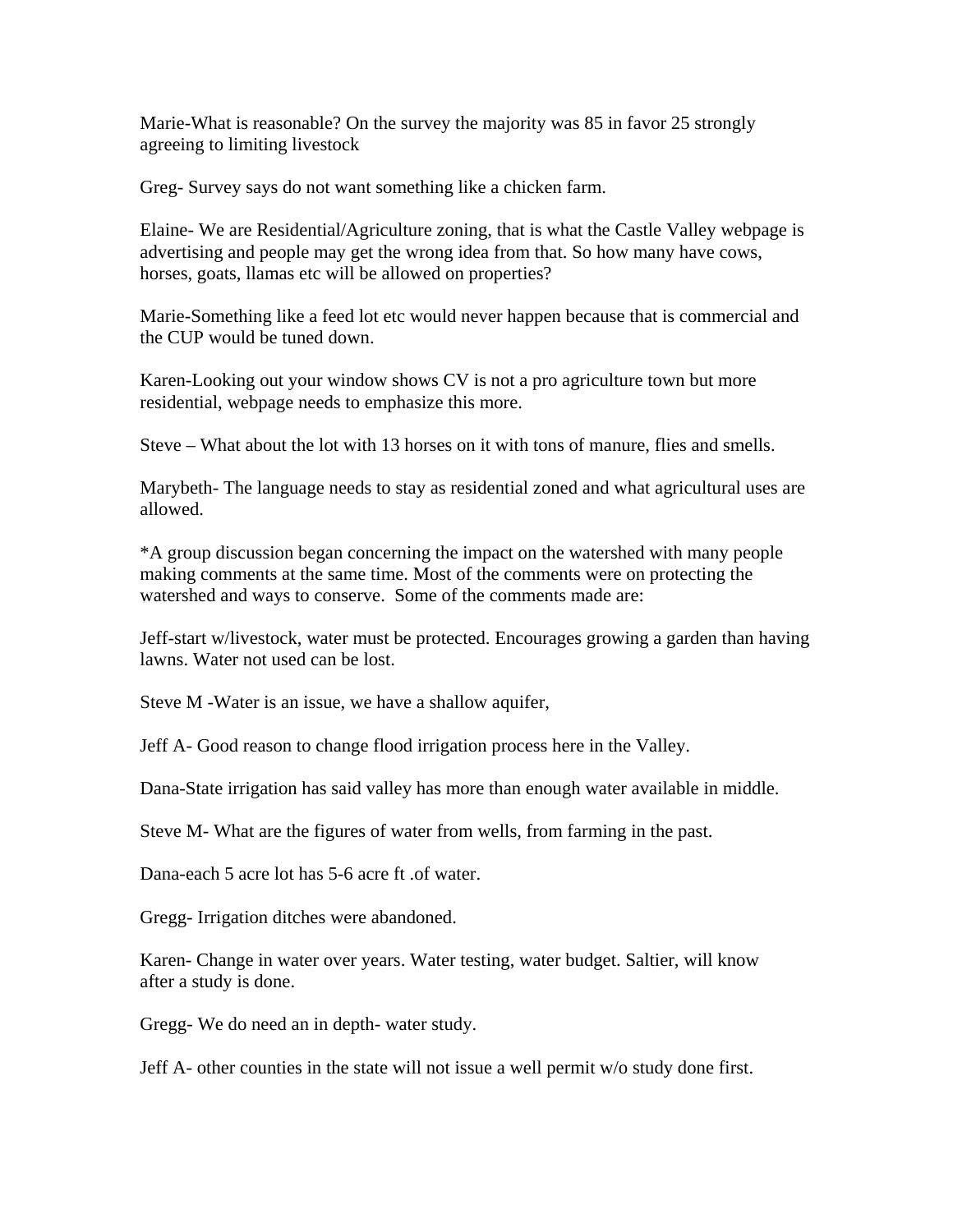Marie- This is the desert, no rain? Doesn't matter what state says, we must conserve water.

Jeff-Must prove you use it or lose it.

Karen- Your water rights can be challenged and you can lose them if you are not using them.

Dana - All water belongs to the State of Utah, you must show how much water you want, then you have so many years to show what amount you've used. You've may have used 20 acre ft for irrigating in the past but now you are no longer gardening. Right now 6.7 acre ft is norm for CV lots.

Marybeth – We need to encourage sustainable standards. What is appropriate for CV, like having livestock, businesses, etc? Need to find the most creative ways to conserve.

Steve M-Everyone else is conserving water why not CV too?

Marybeth-House size limit also can conserve resources, larger homes use more water.

Dana- What about preserving open space, is this personal property or part of the town?

Gregg- along creek is open space and the undeveloped properties.

Karen- and the lands above River ranchos, development to subdivide

Dana- Energy standards- Low e, in designing. New construction must comply now framing must have 2x6 instead of 2x4. Much stricter standards.

Jeff A- Concern on Solar Power and encouraging others to use it to save electricity.

Karen- the Town has been encouraged to use alternative power. More people are in favor, many neutrals too on the survey.

Greg- The Power Co will assist in installing solar,

Marybeth-You can get tax credits for using alternative power for your home.

Jeff-quicker payback, return on your investment.

Mark W- Section 8 & 9 Water-ordinance needs to be more defined, quality & quantity on CUP. What if more water rights are given and how would these been given out? By CUP?

Karen- When someone comes asking for huge Water rights like for agriculture, the Town would look into how much will they need in water rights, will it be permanent or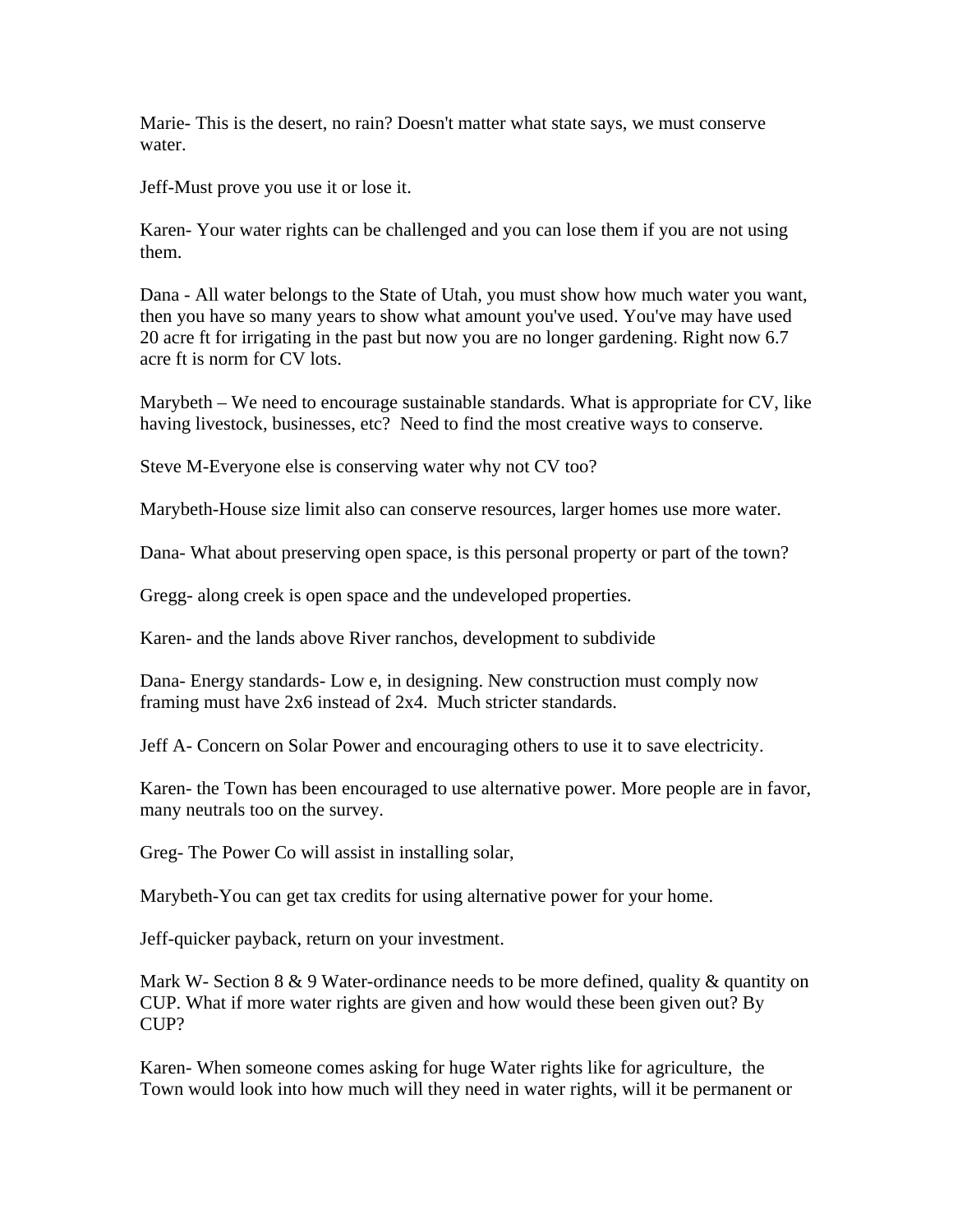when agriculture done? Do you let 1 or 2 people take huge amounts? The GP can set a standard

Mark- So will the Town encourage less Agriculture to more residents?

Greg-when a CUP applies, the Town must look into issues that there is no contaminating of the water shed.

Steve-when someone applies for water rights, does the Town deny them if it is not feasible.

Mayor- Town now does not issue the water rights. The resident applies from state and if denied can challenge them.

Steve- Such as a large agricultural commercial operation applies.

Karen- Yes the Town can contest and stop that.

Mark- Anyone can contest and the courts will decide.

Mayor-You must prove the interference.

Jeff a-Case histories will show what is appropriate.

Mark-Down the road, there could be motorium on wells,

Steve-Especially if water table is dropping

Dana- must have data to support this, not assumptions

Marybeth- That is what the studies and tests will show.

Jeff A- All over country you will get different answers.

Jeff- What about gray water issues, being tainted? You can easily separate the septic water and use your gray water on lawns, trees and gardens,

Karen- In is in the GP to encourage you here to use rain and grey water.

Damian- It is cost effective and an option, to separate the plume.

Jeff- Rather see fruits & vegetables planted then see acres grass or alfalfa fields, ponds too would be a concern, sucking the water from others.

Steve- Many cities are banning lawns now. Phoenix, Santa Fe, Las Vegas are some.